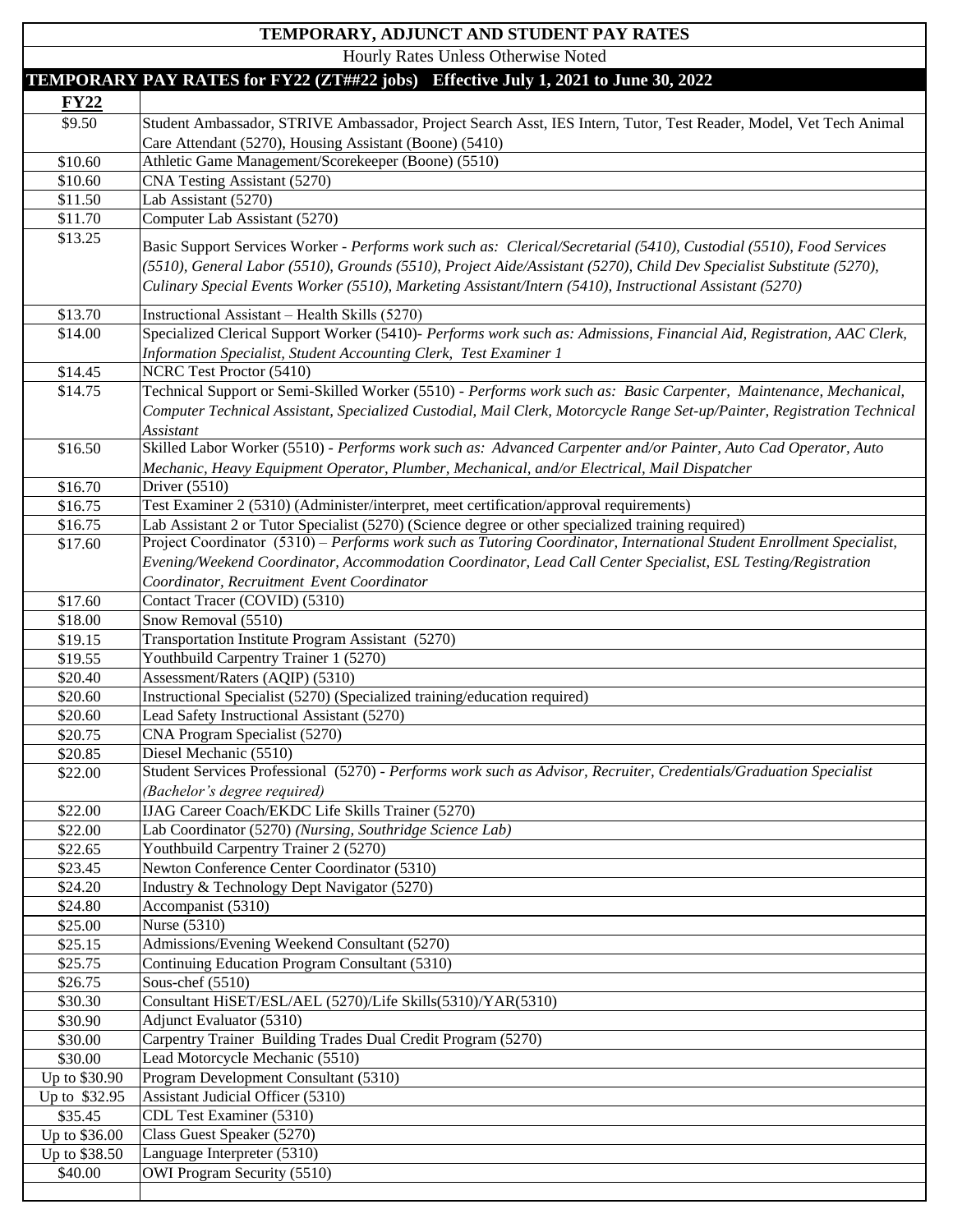|                                  | TEMPORARY PAY RATES FOR FY22 (Continued) Effective July 1, 2021 to June 30, 2022                                                                                            |
|----------------------------------|-----------------------------------------------------------------------------------------------------------------------------------------------------------------------------|
| \$42.75                          | Coordinator, Culinary Special Events (5310)                                                                                                                                 |
| \$45.00                          | Veterinarian (5310)                                                                                                                                                         |
| Up to \$50.00                    | Marketing Professional (5310) (Copywriter, Graphic Design, Web Consultant, PR)                                                                                              |
| Up to \$51.50                    | Technical Writer (5310)                                                                                                                                                     |
| Up to \$51.50                    | Technology Specialist (5310)                                                                                                                                                |
| Up to \$54.50                    | Management Consultant (5310)                                                                                                                                                |
| Up to $$55$<br>Up to $$60$       | Goldman Sachs Program Consultant (5310)<br>Wind Turbine Technician (5510)                                                                                                   |
| Up to \$66.90                    | (Portal to Portal) Sign Language Interpreter (5270)                                                                                                                         |
| \$3000/Sport/Yr                  | Assistant Coach (5270)                                                                                                                                                      |
|                                  | TEMPORARY TRAIL POINT PAY RATES FOR FY22 - Revised 8/10/21 Effective Aug. 22, 2021 to June 30, 2022                                                                         |
| \$9.50                           | Intramural Official or Scorekeeper                                                                                                                                          |
| $$11 - $12$                      | Member Experience Representative                                                                                                                                            |
| $$9.50 - $10.50$                 | <b>Fitness Floor Attendant</b>                                                                                                                                              |
| $$11 - $12$                      | Kids Zone Caregiver                                                                                                                                                         |
| $$9.50 - $12$                    | <b>Fitness Consultant</b>                                                                                                                                                   |
|                                  | Lifeguard/Swim Instructor                                                                                                                                                   |
| $$11 - $12$                      |                                                                                                                                                                             |
| $$12.25 - $13.25$                | Member Experience Lead                                                                                                                                                      |
| \$12                             | Kids Zone Lead                                                                                                                                                              |
| \$10.60                          | Intramural Lead/Gym Supervisor Intramurals                                                                                                                                  |
| $$12 - $14$                      | <b>Aquatics Lead</b>                                                                                                                                                        |
| $$12 - $25$                      | Program Instructor                                                                                                                                                          |
| $$13.50 - $16$                   | Member Experience Supervisor                                                                                                                                                |
| $$15 - $18$                      | <b>Trail Point CPR Instructor</b>                                                                                                                                           |
| $$15-$18$                        | Health & Wellness Lead                                                                                                                                                      |
| $$20 - $30$                      | <b>Group Fitness Instructor</b>                                                                                                                                             |
| Up to \$35                       | <b>Personal Trainer</b>                                                                                                                                                     |
|                                  |                                                                                                                                                                             |
|                                  |                                                                                                                                                                             |
| A. CREDIT (5210)                 | <b>ADJUNCT PAY RATES - Effective Fall 2021 through Summer 2022</b>                                                                                                          |
| \$41.65                          | Student-Paced Lab                                                                                                                                                           |
| \$46.30                          | Substitute Instructor                                                                                                                                                       |
| Current in-state                 |                                                                                                                                                                             |
| tuition rate                     | Independent Study*                                                                                                                                                          |
| Current in-state<br>tuition rate | Directed Study*                                                                                                                                                             |
| \$956/ECH                        | <b>Credit Courses</b>                                                                                                                                                       |
|                                  |                                                                                                                                                                             |
| \$24.75                          | B. NONCREDIT (5210) (Instructors are scheduled for the following items.)<br>Avocational Education (700 Level Non-credit)*                                                   |
| \$28.10                          | ABE/HSE & Academic Achievement Center/TRIO Learning Center                                                                                                                  |
| \$30.60                          | ESL/HiSET/Youth at Risk                                                                                                                                                     |
| \$32.90                          | State Mandated Offender Courses*                                                                                                                                            |
| \$32.90                          | State Mandated Driver Courses*                                                                                                                                              |
| \$34.00                          | School Bus Driving (STOP)*                                                                                                                                                  |
| \$32.30                          | Moped Rider*                                                                                                                                                                |
| \$35.05                          | Motorcycle Rider*                                                                                                                                                           |
| \$36.15<br>\$37.40               | Voc/Tech Supplemental/Prep (500 Level Non-credit) (Includes CPR)*<br>Civil Engineering Tech (500 Level Non-credit)*                                                         |
| \$36.40                          | Stop Abuse of Vulnerable Elderly (SAVE)*                                                                                                                                    |
| Up to \$43.70                    | Selected 500 Level Non-credit computer applications courses*                                                                                                                |
| Up to \$53.05                    |                                                                                                                                                                             |
|                                  | acceptable. Exceptions must have approval of the appropriate VP or other direct report to President.                                                                        |
| Up to \$61.80                    | CE Courses approved for Alternative Credit*                                                                                                                                 |
| Up to \$78.05                    | Workshops, Conferences, Seminars (900 Level Non-Credit)* Honorarium Schedule. Statewide professional association rates<br>Sport Pilot Ground School (500 Level Non-credit)* |
| Up to \$101                      | Selected HVAC/Water IPMSB approved courses (500 and 900 Level Non-credit)*<br>Items that do not count toward load                                                           |